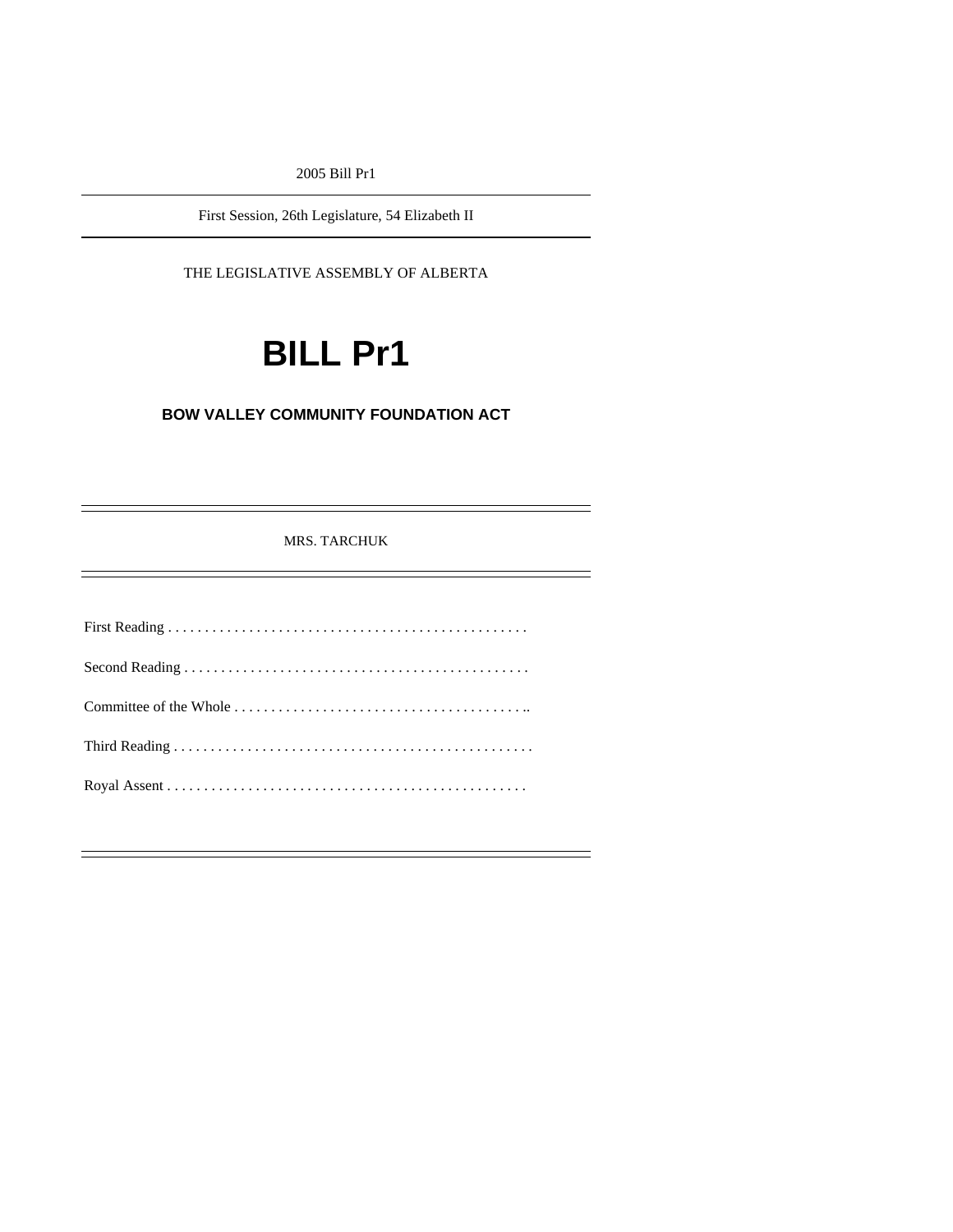*Bill Pr1 Mrs. Tarchuk* 

# **BILL Pr1**

2005

# **BOW VALLEY COMMUNITY FOUNDATION ACT**

*(Assented to , 2005)* 

# **Preamble**

WHEREAS certain citizens of the Town of Canmore and surrounding community by their petition have prayed for the passing of an Act incorporating the Bow Valley Community Foundation and that it be empowered to receive and administer donations in trust for charitable purposes as hereinafter described; and

WHEREAS it is expedient to grant the prayer of the said petition;

THEREFORE HER MAJESTY, by and with the advice and consent of the Legislative Assembly of Alberta, enacts as follows:

# **Definitions**

**1** In this Act,

- (a) "Board" means the Board of Directors of the Foundation;
- (b) "Bow Valley community" means that area of the Bow Valley from the eastern border of Banff National Park to the western border of the Stoney First Nations Reserve;
- (c) "custodian" means one or more trust companies, banks or other financial institutions authorized to carry on business in the Province of Alberta;
- (d) "Director" means a member of the Board;
	- **1**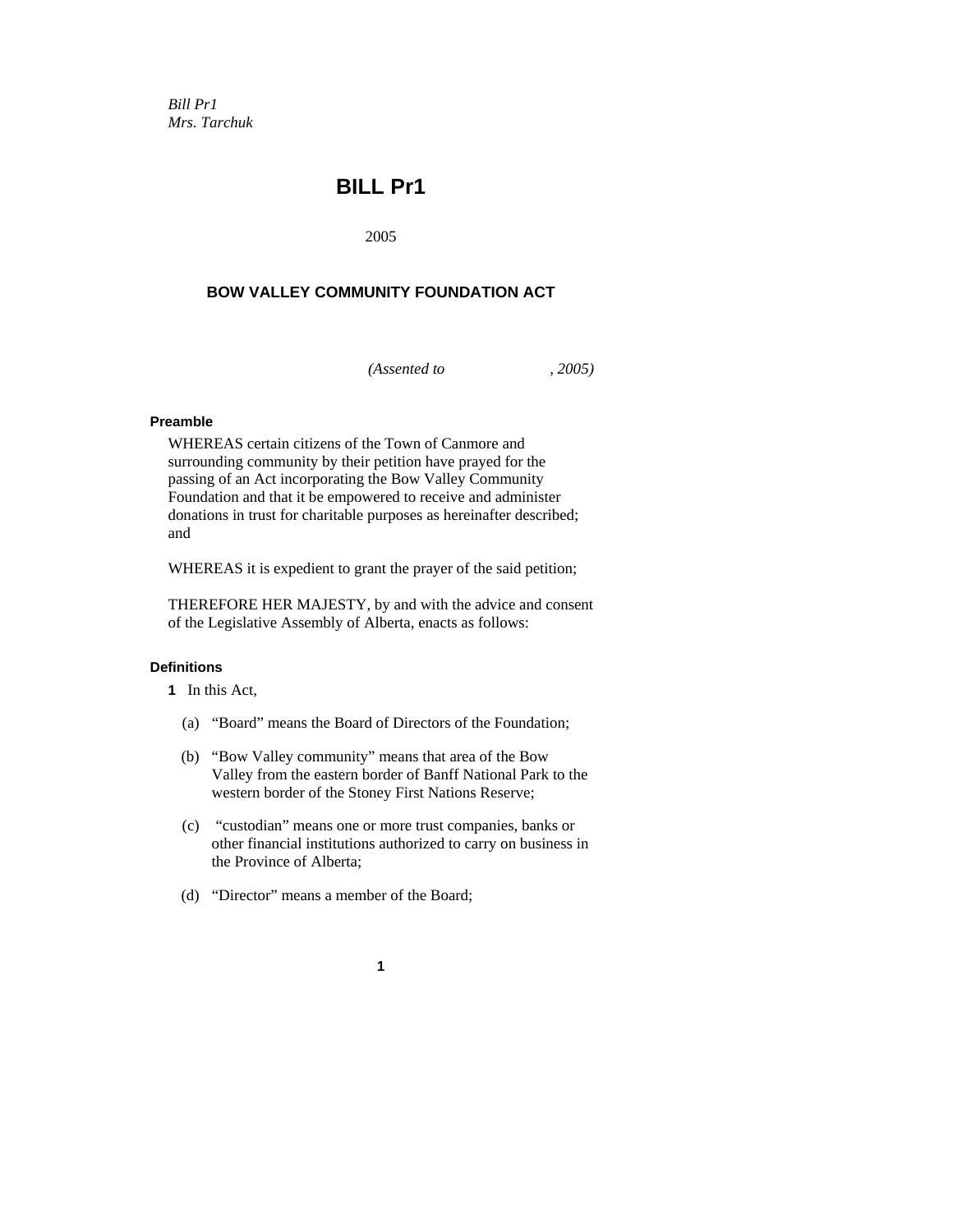- (e) "Foundation" means the Bow Valley Community Foundation;
- (f) "funds" include any form of real or personal property that may be received by the Foundation;
- (g) "Governor" means those persons provided with a power of appointment under section 6(3).

#### **Constitution**

**2** Albert F. Holthuis, retired dentist; Marvin W. Phillips, retired chartered accountant; Edward G. Latvala, semi-retired businessman; Werner Scheidler, retired businessman; Brenda Caston, registered social worker; Richard Hester, chartered accountant; John Davis, retired businessman; all of the Bow Valley community in the Province of Alberta, and such other persons as are from time to time appointed members of the Board are hereby constituted and established as a body corporate and politic under the name of "Bow Valley Community Foundation", and by that name shall have perpetual succession and a common seal.

#### **Objects**

**3** The objects of the Foundation are to use the funds entrusted to it to promote such charitable, philanthropic, humanitarian, educational, recreational, cultural and benevolent purposes as will most effectively assist, encourage and promote the well-being of humankind, primarily the inhabitants of the Bow Valley community regardless of race, national origin, color or religion.

#### **Application of funds**

**4** To effect the objects of the Foundation, the funds available to it may be used for the assistance of such institutions, organizations, agencies and bodies as may be engaged in the promotion or advancement of the objects of the Foundation, or any of them, and the Board may determine what institutions, organizations, agencies or bodies are to benefit by that assistance in each year, and to what extent.

# **Powers of Foundation**

**5** In addition to the powers vested in the Foundation pursuant to the *Interpretation Act*, the Foundation has the power

 (a) to accept gifts, grants, legacies, devises or bequests of real or personal property of every kind and wheresoever situated;

# **2**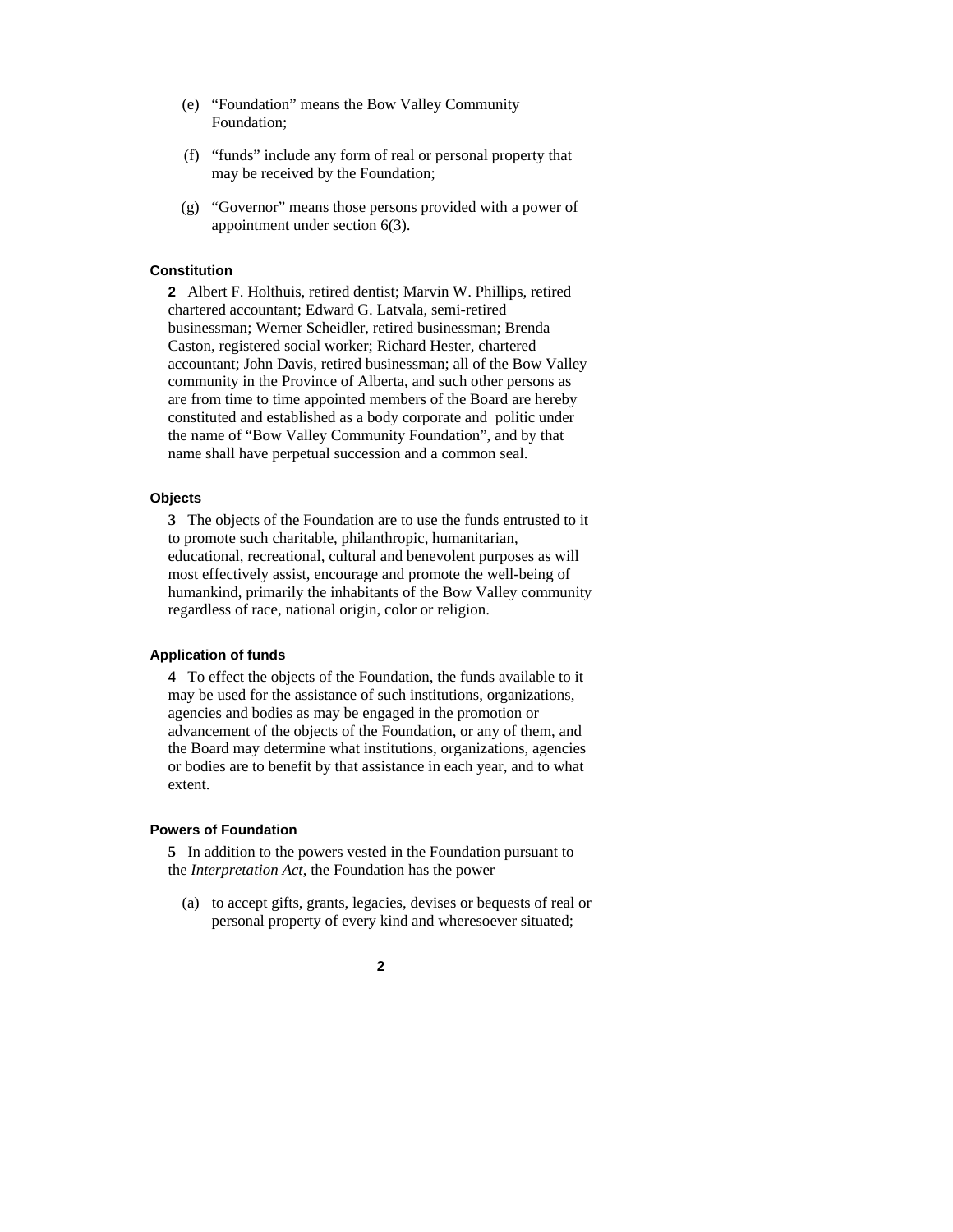- (b) to invest and administer various types of endowment funds in accordance with the wishes of the donors, or where a donor so requests, invest and administer funds where the income and principal are to be used;
- (c) to invest and administer the endowment funds of other charitable organizations;
- (d) subject to the provisions of this Act, to use and distribute such portions of the funds available to the Foundation as the Board deems proper, to advance the objects of the Foundation;
- (e) to invest any money of or in the possession of the Foundation in any property in which a trustee may invest trust money in accordance with the prudent investor rules under the *Trustee Act* or in which a life insurance company may invest funds under the *Insurance Companies Act* (Canada), subject to any instruction of the person who donated the money or to any order of a court.

#### **Appointment of Board**

**6(1)** The Board shall consist of 10 Directors, each entitled to one vote.

**(2)** The Board shall be appointed from among individuals residing in the Bow Valley community who have evidenced an interest in the welfare and well-being of the residents of the Bow Valley community, and the purposes and objectives of the Foundation.

**(3)** Each of the following shall be Governors of the Foundation and each may appoint one member to the Board:

- (a) mayor of the Town of Canmore,
- (b) reverend of the Ralph Connor Memorial United Church situated in the Town of Camnore,
- (c) chief of medical staff at Canmore General Hospital,
- (d) president of the Canmore Rotary Club, and
- (e) president of the Canmore Seniors Association.

**(4)** Within 4 weeks of the coming into force of this Act, each Governor shall, under the rules established by its organization, appoint one Director to the Board.

# **3**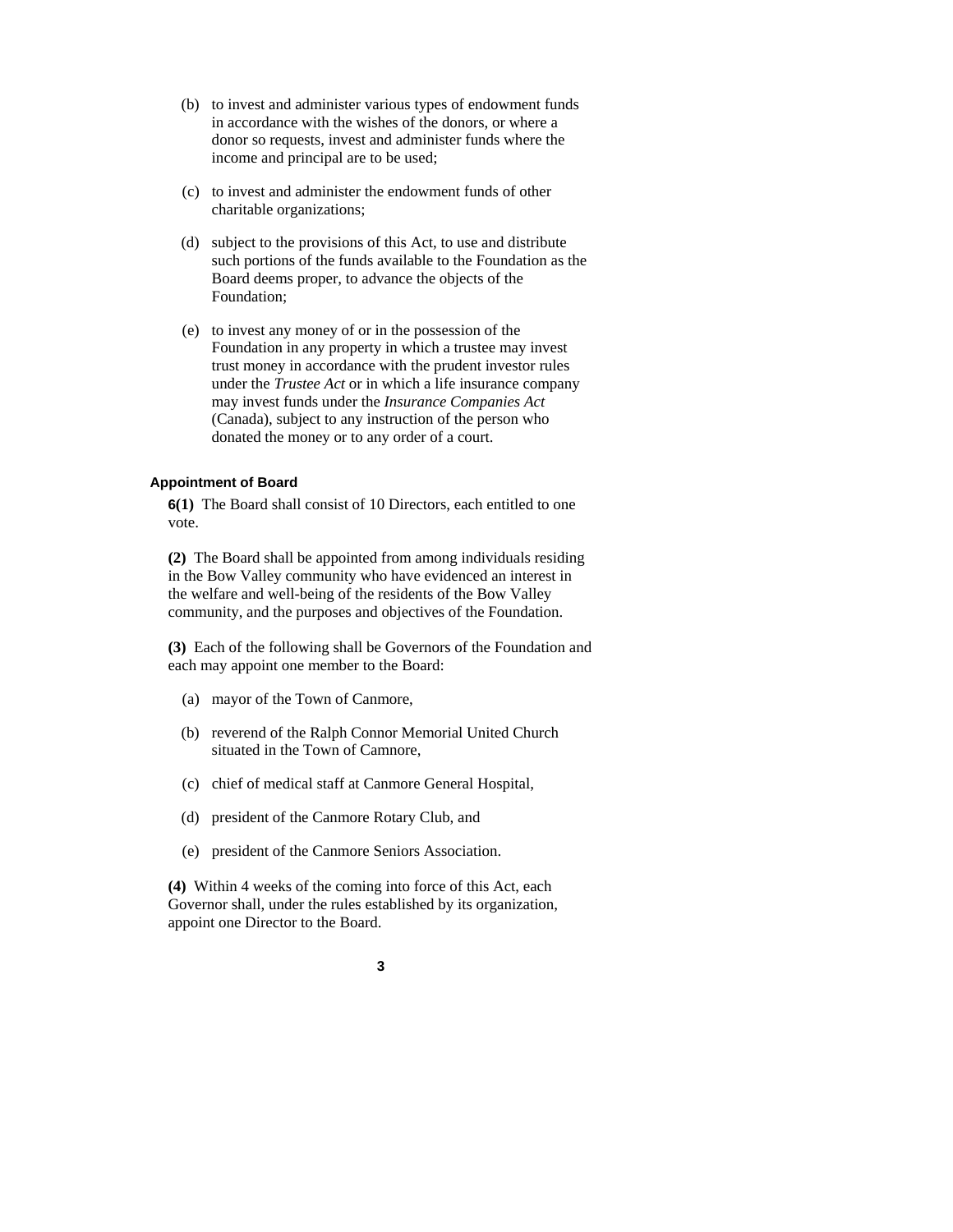- **(5)** The Directors appointed under subsection (4)
	- (a) shall meet within 8 weeks of the coming into force of this Act, and
	- (b) fill the remaining positions on the Board by appointing Directors from the public at large.

**(6)** If

- (a) any office holder designated in subsection (3) declines or is unable to carry out the functions of a Governor, or the designated office ceases to exist, or becomes known by another name, or
- (b) an organization named in subsection (3) fails to nominate a person or ceases to exist, or becomes known by another name, or is reconstituted,

the Board, by resolution approved by 75% of the Directors, may temporarily or permanently substitute for the offices or organizations named in subsection (3), such other offices or organizations as may in their belief most nearly meet the original intent of this Act.

#### **Tenure of Board**

**7(1)** The term of office of each member of the Board shall be 3 years except in the following circumstances:

- (a) the Governors shall determine the term of office for the initial members of the Board by lot so that 4 members serve for a term of 1 year, 4 members serve for a term of 2 years and 2 members serve for a term of 3 years, and
- (b) when a member has been nominated and appointed in place of a previous member who did not complete his or her term, the new member's appointment shall be for the balance of the previous member's term.

**(2)** The term of office of any member of the Board shall immediately terminate

- (a) upon the member's death, resignation or ceasing to reside in the Bow Valley community,
- (b) upon the member having served 6 consecutive years as a Director,

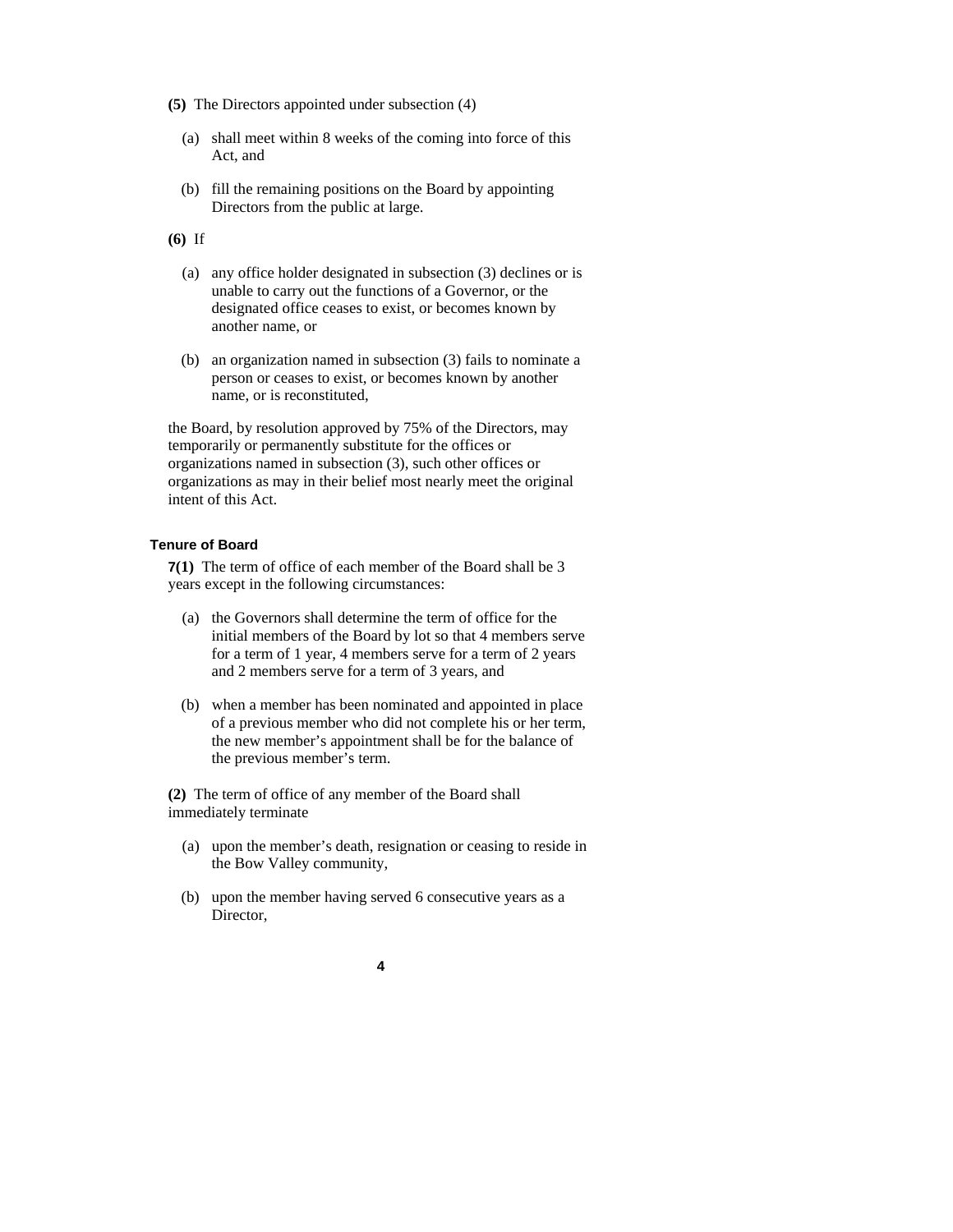- (c) in the event of the member's absence from 3 consecutive meetings of the Board without reasons satisfactory to the Board,
- (d) by resolution of the Board when, in the opinion of the Board, a member
	- (i) is subject to an incapacity which may prevent the member from discharging his or her duties for 6 months or more,
	- (ii) has been found guilty of criminal conduct or other conduct detrimental to the purposes and objectives of the Foundation, or
	- (iii) has failed to disclose a conflict of interest in accordance with section 9.

**(3)** A Director may resign upon giving written notice to the secretary of the Foundation and such resignation shall take effect upon receipt of such notice.

**(4)** When a Director's term of office is terminated pursuant to subsection (2)(d), the termination shall take effect upon the Director receiving written notice of the Board's resolution from the secretary of the Foundation.

#### **No remuneration for Board**

**8** A member of the Board may not receive remuneration for the member's services except the reimbursement of reasonable expenses.

#### **Conflict of interest**

**9(1)** For the purposes of this Act,

- (a) a Director is in a conflict of interest if the Director takes part in a decision in the course of carrying out the Director's duties knowing that the decision might further a private interest of the Director or a person directly associated with the Director, and
- (b) a person is directly associated with a Director if that person is
	- (i) the Director's spouse or adult interdependent partner,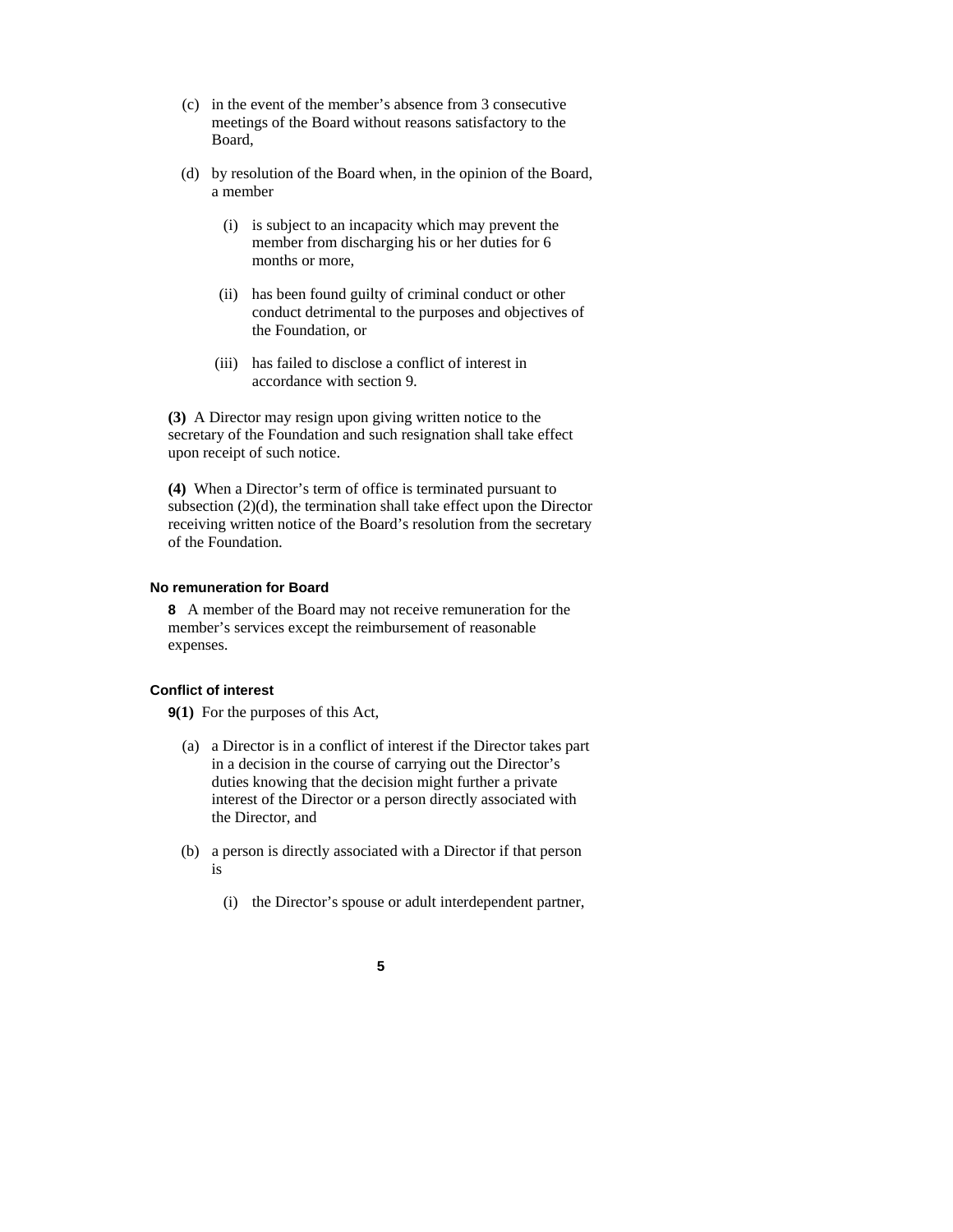- (ii) a corporation having share capital and carrying on business or activities for profit or gain and the Director is a director or senior officer of the corporation,
- (iii) a private corporation carrying on business or activities for profit or gain and the Director owns or is the beneficial owner of shares of the corporation,
- (iv) a partnership having not more than 20 partners,
	- (A) of which the Director is a partner, or
	- (B) of which one of the partners is a corporation directly associated with the Director by reason of subclause (ii) or (iii),
- or
- (v) a person or group of persons acting as the agent of the Director and having actual authority in that capacity from the Director.

**(2)** When a matter before the Board may give rise to a conflict of interest for a Director, the Director shall disclose the conflict of interest and abstain from voting on the matter.

#### **Powers of Board**

**10** The powers of the Foundation are vested in and shall be exercised by the Board, and without restricting the generality of the foregoing, the Board may

- (a) establish criteria for the receipt, investment and donation of funds;
- (b) establish committees of the Board, the terms of reference of such committees, and include in the committee membership persons who are not Directors of the Foundation;
- (c) establish policies, resolutions, rules and regulations consistent with the provisions of this Act, respecting any or all of the powers of the Foundation or of the Board, and also in respect of all matters pertaining to the operation of the Foundation;
- (d) at its first meeting, and at each annual meeting thereafter, appoint an auditor of the Foundation;

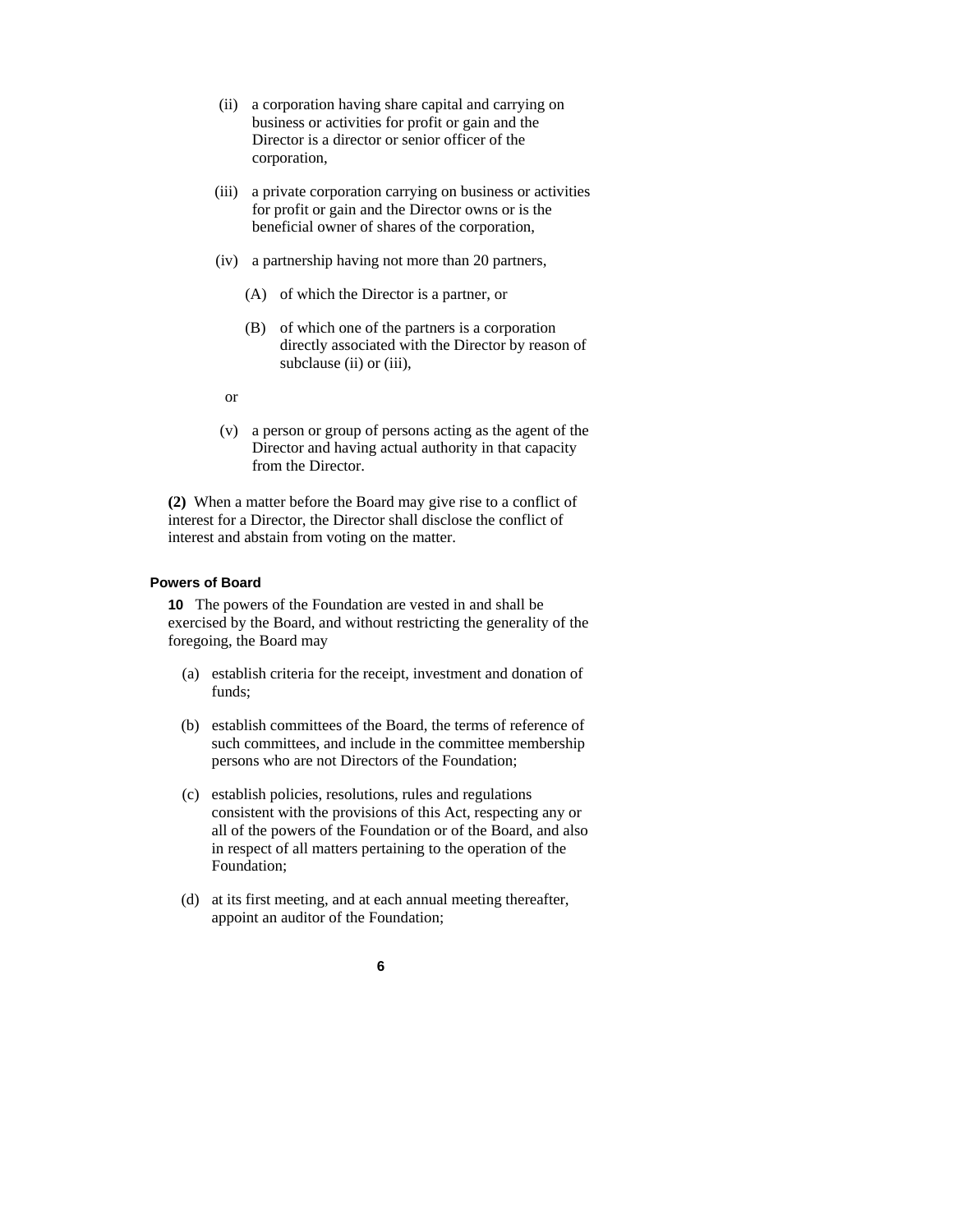- (e) approve the audited financial statements, the annual budget and the annual report of the Foundation;
- (f) elect its own chair and vice-chair, and appoint or elect an executive director or manager, a treasurer and a secretary or secretary-treasurer, and such other officers and employees as it deems expedient, and may prescribe their respective duties, powers and authority and may determine the tenure of each office or the period of appointment of each such employee;
- (g) fix and determine the remuneration of employees;
- (h) open and operate an account with any bank or trust company and deposit in it such funds as may be required from time to time to pay the costs of administering the affairs of the Foundation;
- (i) encourage the contribution of funds from any person, corporation, municipality or government agency which the Board in its discretion deems advisable;
- (j) accept gifts, grants, legacies, devises or bequests of real or personal property of every nature and kind whatsoever and wherever situate;
- (k) have the custody and management of all or any of the property of the Foundation carried out in such manner as the Board may deem proper;
- (l) lease any real property held by the Foundation;
- (m) have all the powers, privileges and immunities vested in a society registered under the *Societies Act*;
- (n) receive, hold in trust and invest any money from any charitable organization registered under the *Income Tax Act* (Canada) for and on behalf of such organization at a fee to be determined by the Board, such funds to be referred to as "managed funds";
- (o) reject gifts, grants, legacies, devises or bequests of every nature or kind when such gifts, grants, legacies, devises or bequests or the terms under which they are proposed to be given to the Foundation are not consistent with the purposes and objectives of the Foundation;
- (p) if no direction for the use of a gift is given by a donor, use and apply the gift for such purposes as it may deem proper

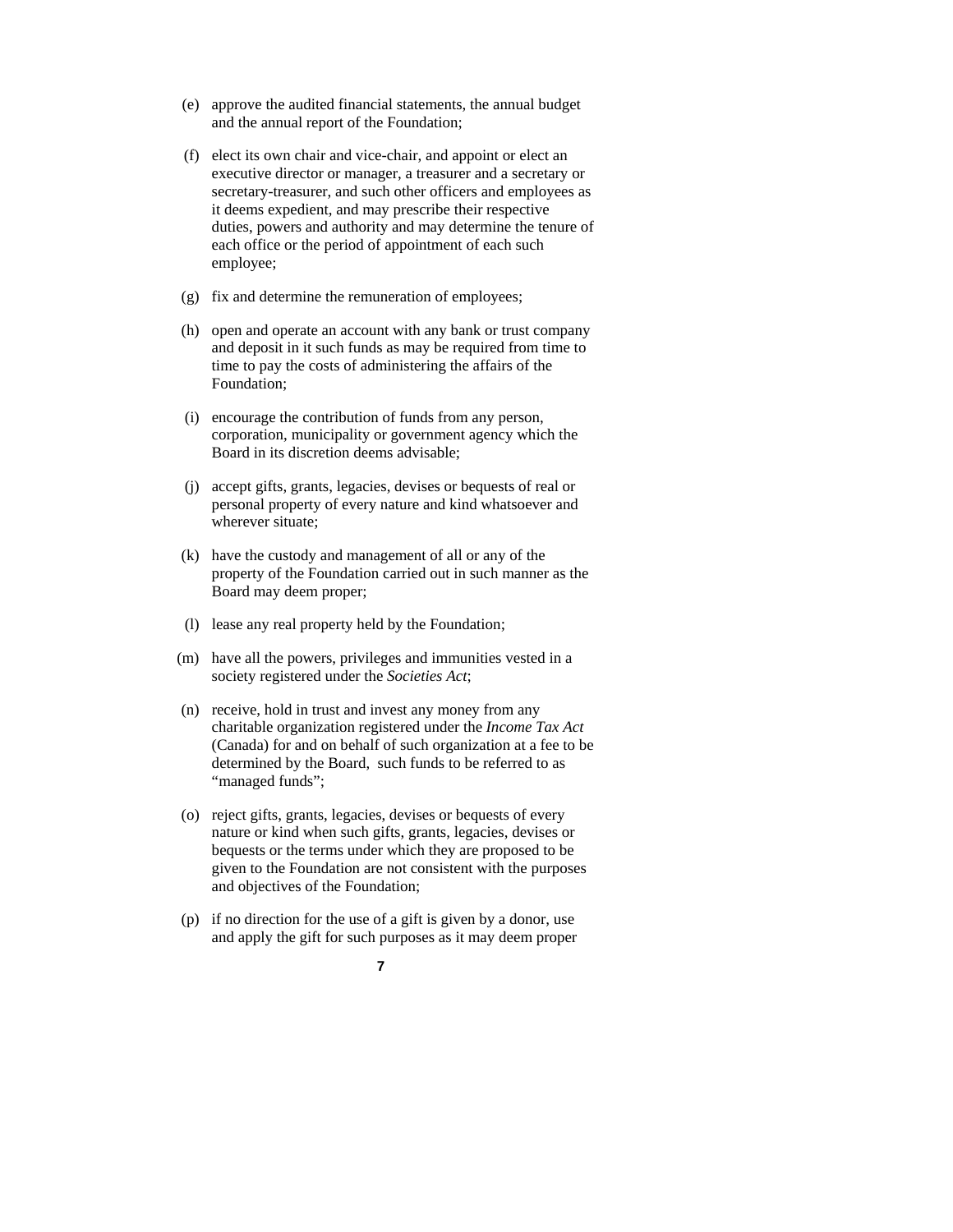and consistent with the objects and purposes of the Foundation and the provisions of this Act.

#### **Honorary Directors**

**11(1)** The Board may appoint Honorary Directors of the Foundation in recognition of service to the Foundation or status in the Bow Valley community.

**(2)** An appointment under this section shall be subject to any terms or conditions determined by the Board.

**(3)** Honorary Directors shall be invited to attend meetings of the Board and participate in its discussions but shall not be entitled to vote.

**(4)** Honorary Directors shall not have the authority to act on behalf of the Board or the Foundation.

**(5)** An Honorary Director is not entitled to remuneration except for reimbursement of reasonable expenses incurred on behalf of the Foundation and approved by the Board.

#### **Meetings**

**12(1)** The notice period for any meeting of the Directors of the Foundation shall not be less than 21 days' written notice unless another notice period is specifically set out in this Act and must specify the day, hour and place of the meeting.

**(2)** Subject to notice requirements in subsection (1), the annual general meeting of the Foundation shall be held not later than 90 days following the Foundation's fiscal year end, the time and place of which to be determined by the Board and shall be open to the public and no person may be excluded from the meeting except for improper conduct.

**(3)** The Board shall meet at least once in each quarter of the year.

**(4)** Six voting Directors shall constitute a quorum for any meeting of the Board.

**(5)** Except as provided for in subsection (7), Directors must vote in person on any matter before the Foundation and proxies are not allowed.

**(6)** Resolutions of the Board must be approved by not less than two-thirds of its members present at a meeting.

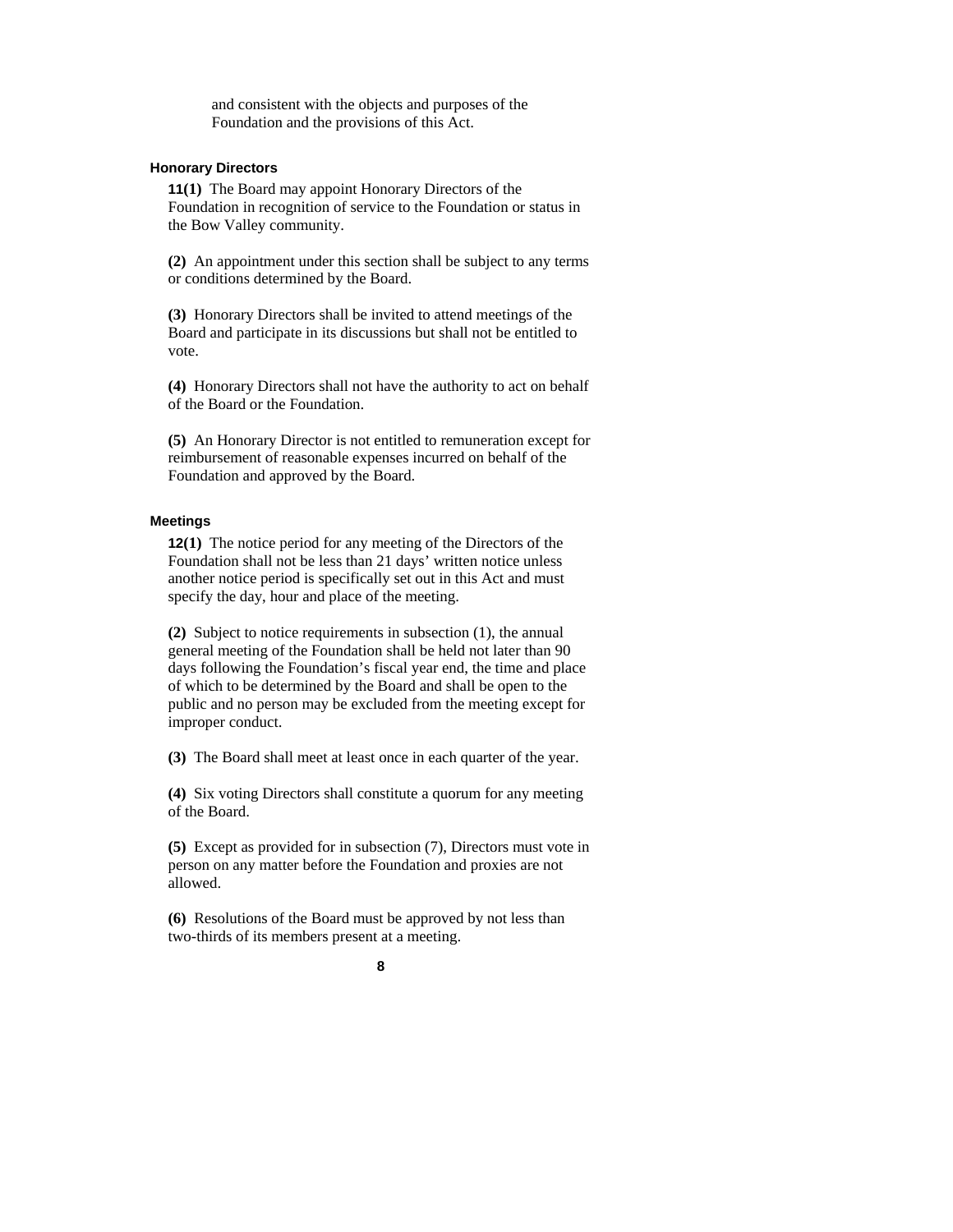**(7)** A resolution consented to in writing, including by electronic transmission, by all of the Directors shall be as valid and effective from the date of such resolution as if it had been passed at a meeting of the Board duly constituted.

#### **By-laws**

**13(1)** The Board may make by-laws, resolutions and rules not contrary to law, a special Act or this Act for

- (a) the resignation of a member's term of office;
- (b) all matters pertaining to business meetings and proceedings of the Board;
- (c) the appointment of any custodian in relation to a donation, or such portion or portions of it, as investment manager, subject to the provisions of any trust imposed by that donor;
- (d) the revocation of the appointment of any custodian as an investment manager, and the replacement of that custodian;
- (e) the provision of authorization to the custodian to make such investments, reinvestments, conversions, sales or dispositions of the property which it is managing and which it may, at any time and from time to time, consider necessary or desirable and which the Foundation is empowered to make.

**(2)** Changes to the by-laws may only be made at the annual general meeting of the Foundation and require 60 days' written notice and approval from 70% of the Directors.

#### **Funds**

**14(1)** Funds available to the Foundation shall be used solely to give effect to the purposes and objectives of the Foundation.

**(2)** Funds are to be treated as endowment funds, unless otherwise specified by the donor, and only a portion of the income will be disbursed in each year, as determined by the Directors, and shall be required to comply with the *Income Tax Act* (Canada) from time to time as it applies to community foundations.

**(3)** The Board may make rules from time to time concerning

- (a) the property that may be included in any fund;
- (b) the investment, operation and management of a fund;
	- **9**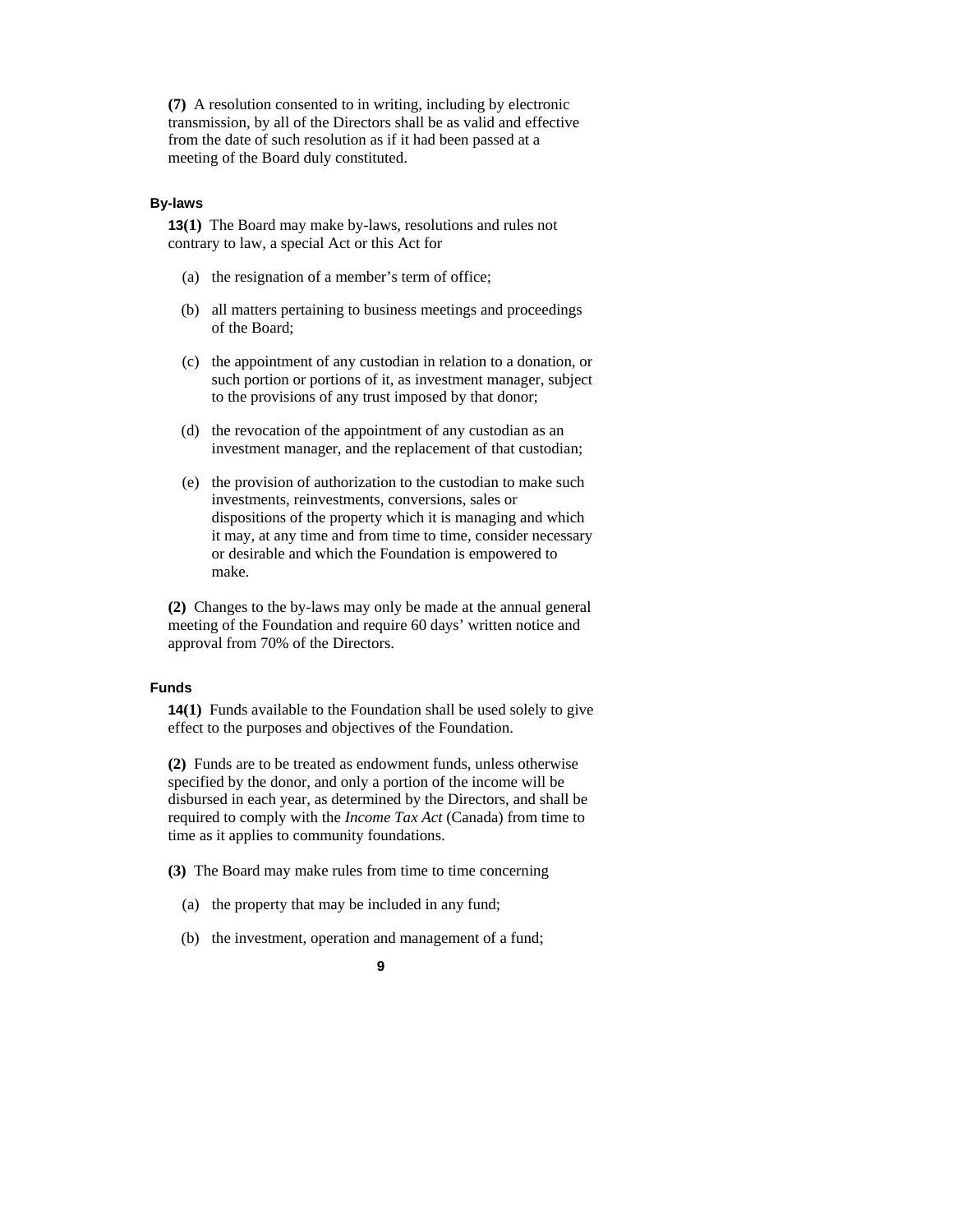- (c) the distribution of income, if any, from a fund;
- (d) the method of evaluation of the property in a fund and of any property being transferred into that fund.

**(4)** Subject to subsection (3), in deciding the manner in which funds shall be used or applied for the purposes and objectives of the Foundation, the Board shall use its best efforts to respect and follow any direction of the donor respecting the use of the gift by the Foundation.

**(5)** If at any time after the receipt of a gift, conditions arise where in the opinion of the Board a departure from the express wishes of the donor would further the true intent and purpose of the donor, the Board may in its absolute discretion make such a departure to the extent necessary to further the true intent and purpose of the donor within the purposes and objectives of the Foundation.

**(6)** If at any time after receipt of a gift, conditions change making it no longer possible, wise or practical, in the opinion of the Board, to meet the express wishes of the donor, the Board may in its absolute discretion use and apply the funds for such purposes and objectives of the Foundation as are in its opinion closest to the original intent and purpose of the donor.

**(7)** No donor shall be entitled to the return of all or any portion of a gift in the event that the expressed wishes of the donor are unable to be met by the Foundation.

**(8)** Where the donor desires that a donation to the Foundation shall be used in accordance with the purposes and objectives of the Foundation but in whole or in part for the benefit of a donee not situate in the Bow Valley community, the Board may accept and use the gift as fully and effectually as if the donee was situated or resided in the Bow Valley community.

#### **Custodian**

**15(1)** The Foundation may, as soon as practical after a donation has been received, by resolution of the Board, appoint one or more trust companies, banks or other financial institutions authorized to carry on business in the Province of Alberta to assume the custody of the funds comprising such donation or such portion or portions of it as may be allotted by the Board to such trust company, bank or other financial institution to act as custodian for the Foundation and, if desired, as investment manager of it.

**10**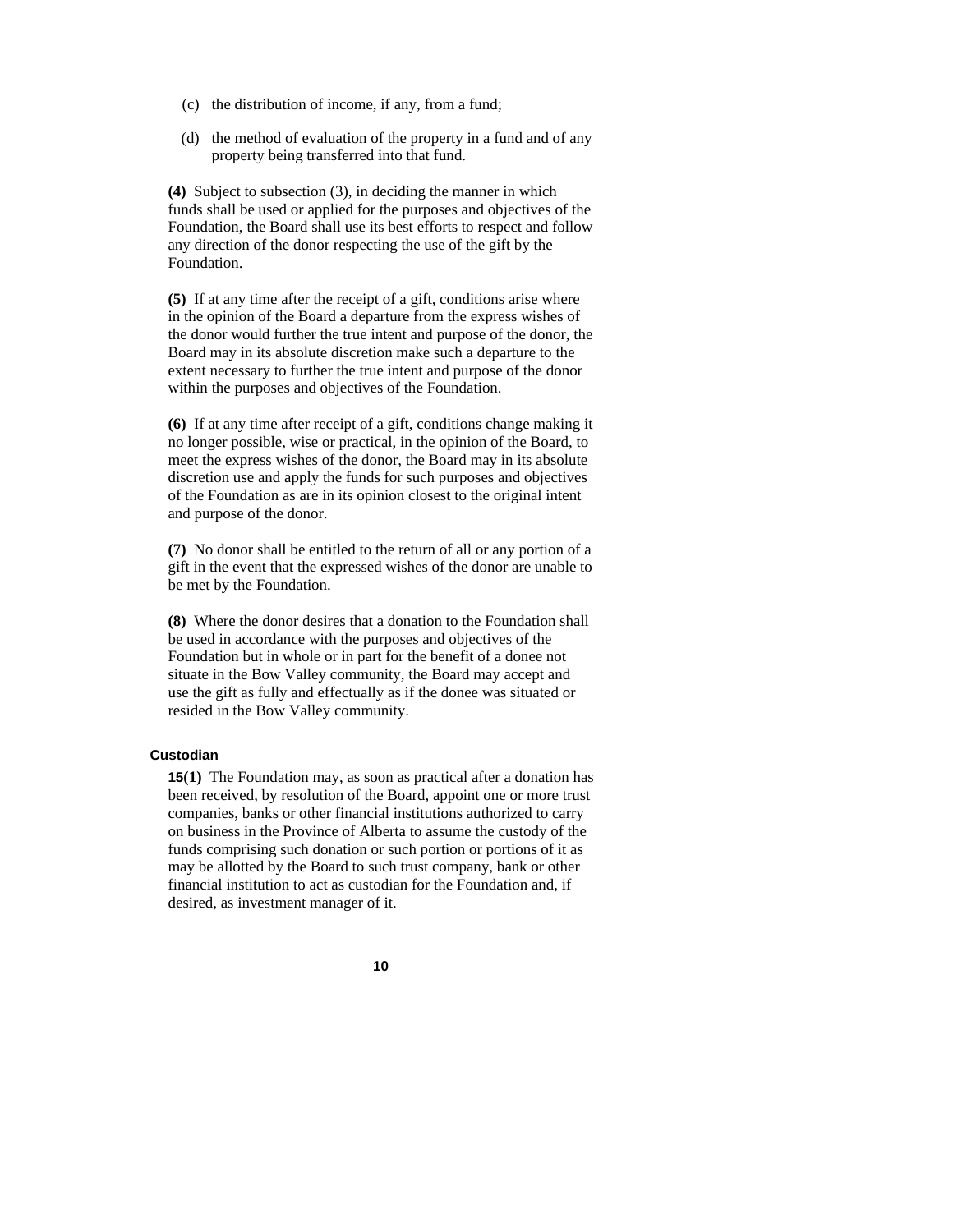**(2)** The Foundation may at any time, by resolution of the Board, revoke the appointment of any custodian and may appoint another custodian in its place.

**(3)** All transfers, assignments or conveyances of property by the Foundation shall be executed by and on behalf of the Foundation in such manner as the Board may, from time to time, prescribe by resolution and shall further be executed by the custodian for the time being of the property to be so transferred, assigned or conveyed.

**(4)** The Foundation shall authorize and require the custodian to

- (a) have the custody of all property entrusted to it by the Foundation or by any donor on behalf of the Foundation and make all investments, reinvestments, conversions, sales or dispositions which at any time or from time to time the custodian considers necessary or desirable,
- (b) give effect to and observe all directions with regard to any property entrusted to it by the Foundation which may at any time or from time to time be given in writing by the Board,
- (c) distribute from the money in its possession such sums and in such manner as the Board shall at any time or from time to time direct in writing, and
- (d) give such books and records of the Foundation to the auditor of the Foundation and permit such auditor to make such inspections as are necessary to carry out the audit of the Foundation.

#### **Donations in trust**

**16** When a donation of funds of any kind has been made to the Foundation by a trust to take effect at a future date, the Board is empowered to accept and exercise any powers of appointment, settlement or distribution with respect to the income in whole or in part derivable from such funds in the interim and also the power to nominate executors and trustees in the manner provided in the instrument creating the trust.

#### **Other community foundations**

**17** The Foundation may use another community foundation to invest and administer its funds.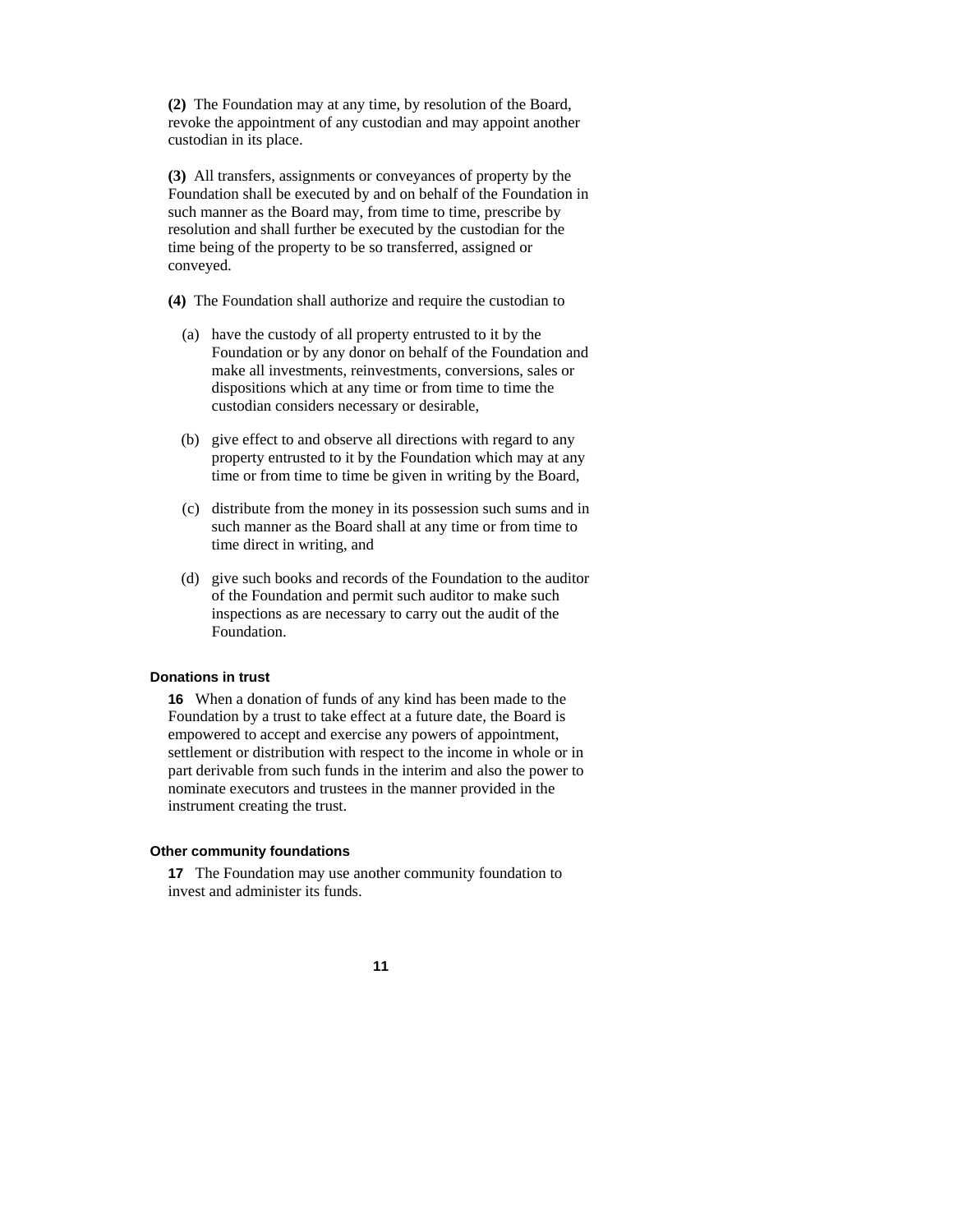#### **Investment fees and administrative expenses**

**18(1)** Investment management fees, as approved by the Board, shall be charged to each endowment fund or trust on a pro-rata basis or on such other equitable basis as the Board may decide.

**(2)** Reasonable administrative and operational expenses, as established in the annual administrative and operational budget of the Foundation and approved by the Board, will be funded only by the disposable portion of an administrative endowment fund established and funded for the purpose of covering administrative costs or funds raised specifically for this purpose.

#### **Granting program**

**19** A formal granting program must be established whereby the Foundation will accept applications with supporting documentation from qualified donees, as defined in the *Income Tax Act* (Canada), and will approve such applications that, in the opinion of the Board, best satisfy the Foundation's purposes and objectives.

## **Donations**

**20(1)** Any donation which, by its terms is given, conveyed, transferred, demised, bequeathed, devised or otherwise disposed of shall be sufficient if made in any form of words to constitute a donation for the purposes of this Act, as long as the donor indicated an intention to contribute presently or prospectively to a fund or foundation of the general character indicated in this Act.

**(2)** If no conditions are imposed by the donor with regard to the use of a donation, the Board may in its absolute discretion use and apply the donation for such purposes as it may deem proper having regard to the provisions of this Act.

#### **Audit and fiscal year**

**21(1)** The Board shall cause an audit to be made at least once in every fiscal year of its receipts and disbursements by an independent auditor and shall submit such audited financial statements to the annual general meeting of the Foundation.

**(2)** The Board shall

- (a) cause a summary of the audited statements to be printed in a newspaper published in the Town of Canmore, and
- (b) provide a copy to any person or government agency which the Board in its discretion deems advisable.